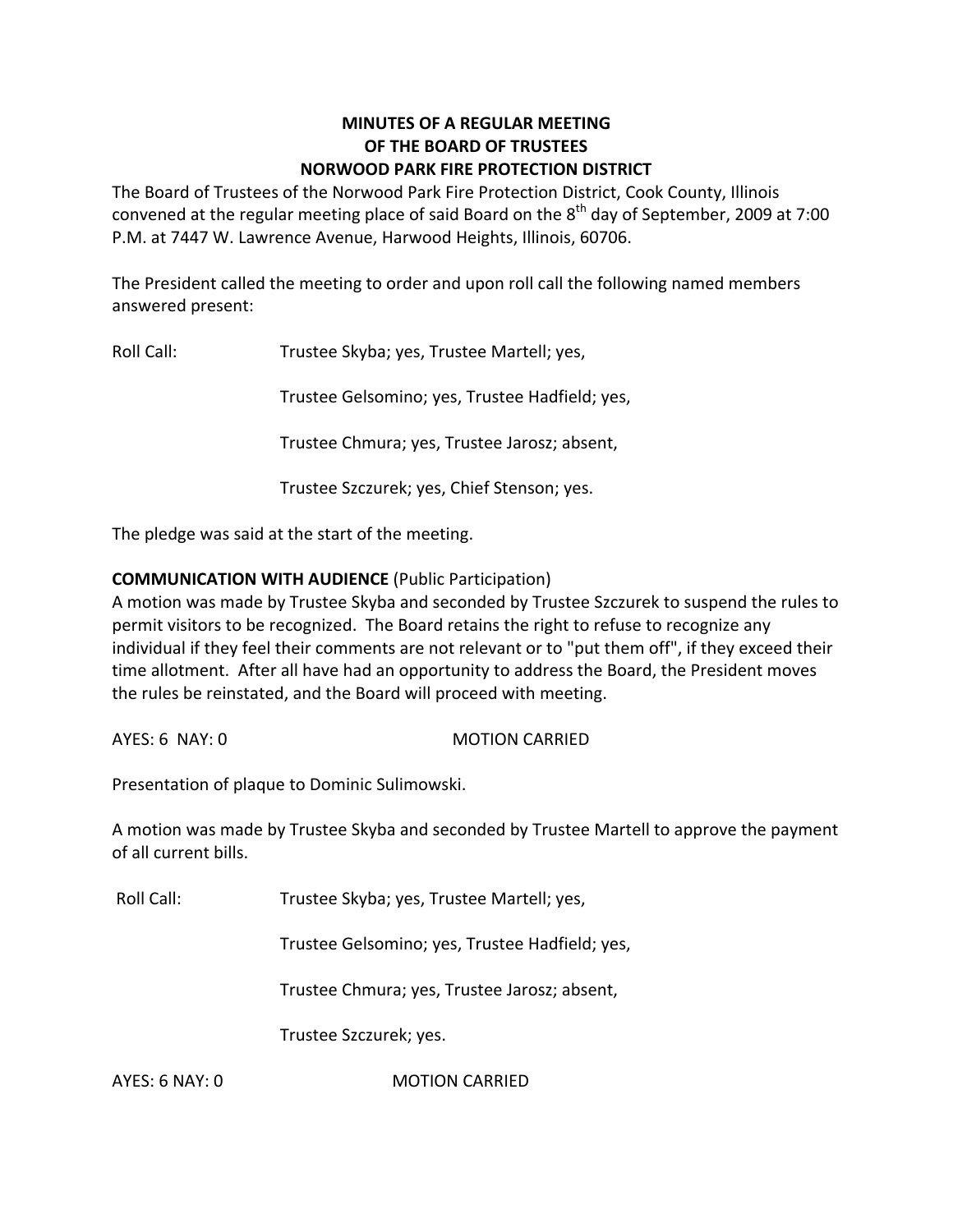A motion was made by Trustee Gelsomino and seconded by Trustee Skyba to approve the minutes of the Public Hearing held August  $11<sup>th</sup>$ , 2009.

Roll Call: Trustee Skyba; yes, Trustee Martell; abstain,

Trustee Gelsomino; yes, Trustee Hadfield; yes,

Trustee Chmura; yes, Trustee Jarosz; absent,

Trustee Szczurek; yes.

AYES: 5 NAY: 0 ABSTAIN: 1 MOTION CARRIED

A motion was made by Trustee Hadfield and seconded by Trustee Martell to approve the minutes of the Regular meeting held on August  $11^{\text{th}}$ , 2009.

Roll Call: Trustee Skyba; yes, Trustee Martell; yes,

Trustee Gelsomino; yes, Trustee Hadfield; yes,

Trustee Chmura; yes, Trustee Jarosz; absent,

Trustee Szczurek; present.

AYES: 6 NAY: 0 **MOTION CARRIED** 

### **TREASURER'S REPORT**

Schedule of Assets (Arising from Cash Transactions) August 31, 2009

### Assets

| Checking and money market accounts (interest rate):   |           |
|-------------------------------------------------------|-----------|
| Plaza Bank checking (0.245%)                          | \$<br>539 |
| Plaza Bank money market (0.494%)                      | 124,291   |
| Plaza Bank checking- Public Education                 | 573       |
| Plaza Bank ambulance billing money market (0.494%)    | 290,728   |
| Suburban Bank & Trust                                 | 16,150    |
| Total checking and money market accounts              | 432,281   |
| Certificates of deposit (interest rate and maturity): |           |
| Parkway Bank and Trust (4.34% 05/10/10)               | 482,420   |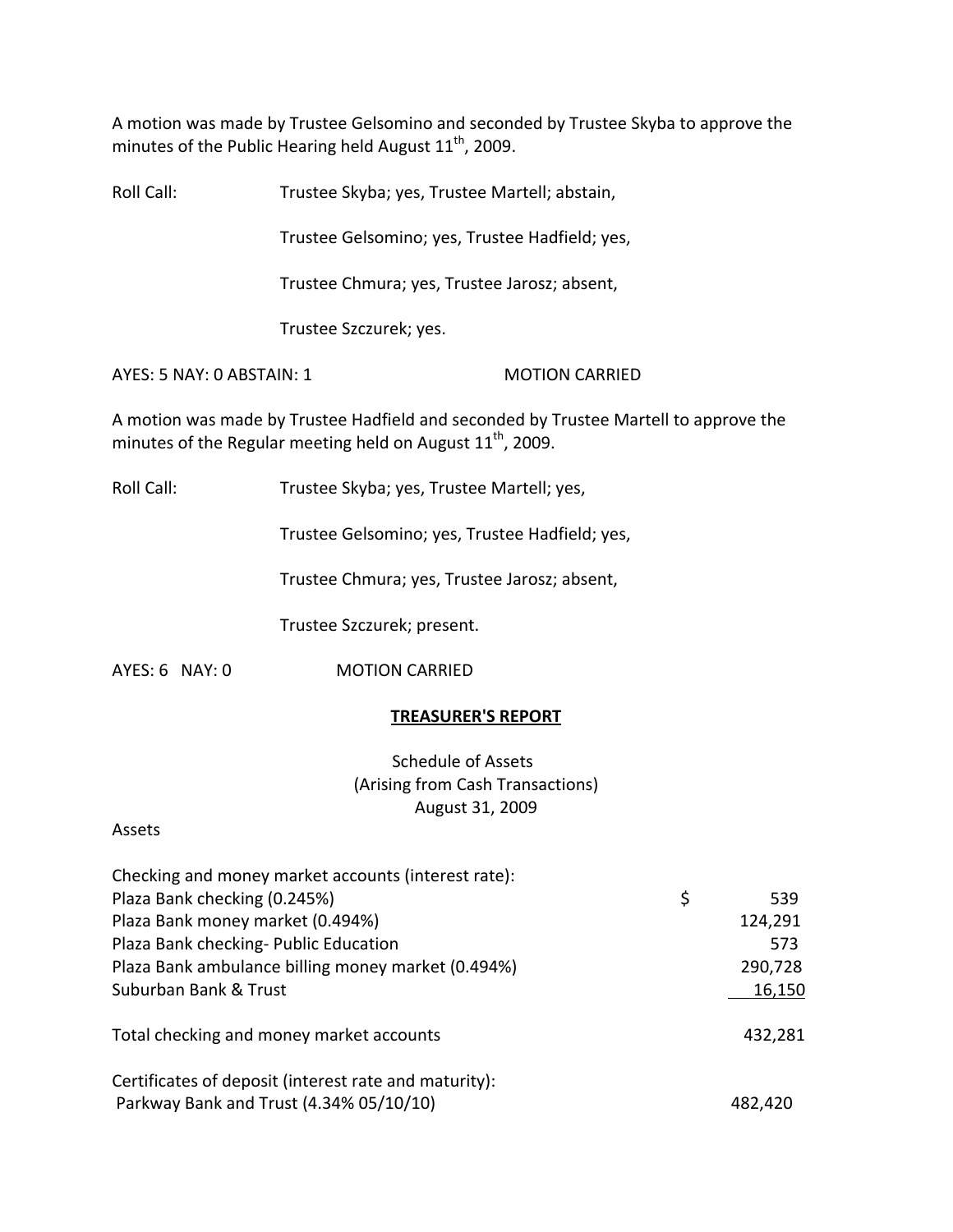| Plaza Bank (3.07% 01/17/10)                              | 117,772            |
|----------------------------------------------------------|--------------------|
| Plaza Bank (2.23% 03/18/10)                              | 402,083            |
| Plaza Bank (1.98% 06/23/10)                              | 1,492,699          |
| Belmont Bank (4.10% 05/21/11)                            | 444,688            |
| Parkway Bank and Trust (4.35% 04/07/10)                  | 325,683            |
| Total certificates of deposit                            | 3,265,345          |
| Total checking, money market and certificates of deposit | <u>\$3,697,626</u> |

Trustee Jarosz arrived at 7:10 P.M.

Trustee Martell stated that rates are going down but that we have some good rates. Some collateral was given up to Plaza Bank this month, as tax money comes in they will collateralize it.

Motion by Trustee Skyba, seconded by Trustee Szczurek to approve the Treasurer's report as presented from the Financial Statement for August 2009**.**

Roll Call: Trustee Skyba; yes, Trustee Martell; yes,

Trustee Gelsomino; yes, Trustee Hadfield; yes,

Trustee Chmura; yes, Trustee Jarosz; abstain,

Trustee Szczurek; yes.

AYES: 6 NAY: 0 ABSTAIN: 1 MOTION CARRIED

# **Chiefs Report:**

All Trustees received a copy of the alarm report.

All Trustees received a copy of the inspection report along with the list of completed inspections for this month.

Fire Prevention week is coming up, we start off with Safety Town which is the last week of September and the first week of October. Our Open House is on October  $10^{\text{th}}$ , we will start administering Flu shots that day, Chief hopes all the Trustees can make it. The following week the firemen visit the schools and display the equipment. Discussion on flu shots.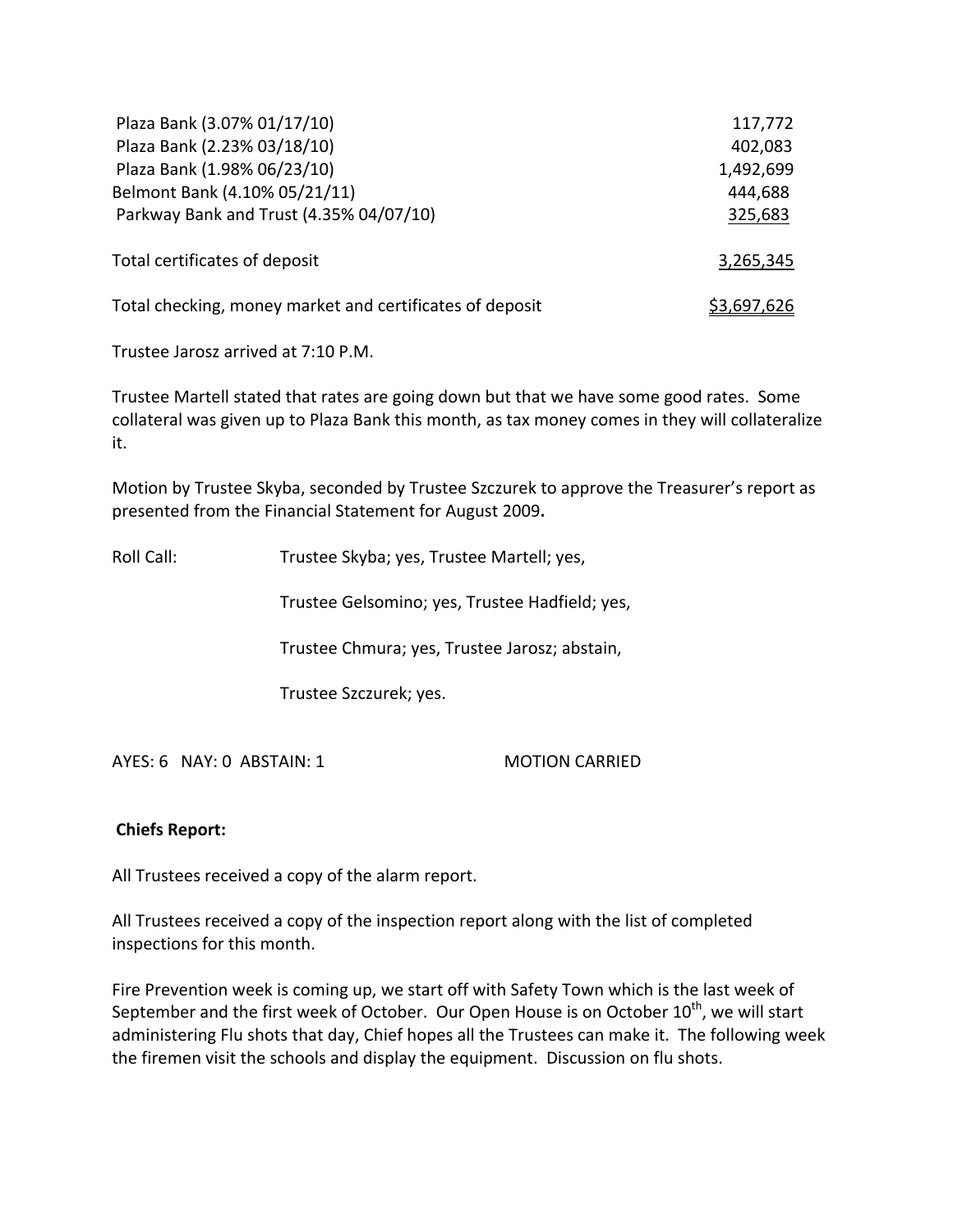Chief stated there was a broken pipe buried on the side of the building, black shift and Harwood Heights Public Works repaired it and did a great job. Discussion.

Chief spoke about Workers Compensation and how IPRF is no longer with Ideal insurance. Chief read letters from IDEAL and a letter to IPRF giving a 90 day notice to IPRF so that we may go out for competitive bidding.

Friday is September  $11<sup>th</sup>$  we will have a short ceremony in front of the station starting at 8:58pm.

Chief would like to meet with the Building Committee and start planning the remodel for the bathroom on the firemen's side.

A motion was made by Trustee Martell and seconded by Trustee Skyba to accept the Chiefs report as presented for August 2009.

AYES: 7 NAY: 0 **MOTION CARRIED** 

## **Presidents Report:**

Trustee Chmura stated there was a meeting last Tuesday with the Mayor of Harwood Heights, a Trustee and an Employee from the Water Department. The Chief, Trustee Jarosz and himself met to discuss the water bill. The Mayor stated that she would go back and talk to the Water Department and get back to them. As of today they have not heard anything. At this point they will just wait until they hear from the Mayor.

# **Committee Reports:**

Finance Committee‐ Chairman Trustee Chmura stated there is nothing to report at this time.

Building and Equipment Committee‐ Chairman Trustee Hadfield stated the vehicle is on the agenda tonight and there is nothing additional at this time.

Technology and PR Media Committee‐ Chairman Trustee Skyba stated he was starting to check into things.

Policy Committee‐ Chairman Trustee Gelsomino stated there is nothing at this time.

Pension Fund‐ Trustee Martell stated he thinks there is a meeting coming up and they are waiting to hear about some new investments. Trustee Chmura states he likes to have additional Trustees at the meeting to hear what is going on.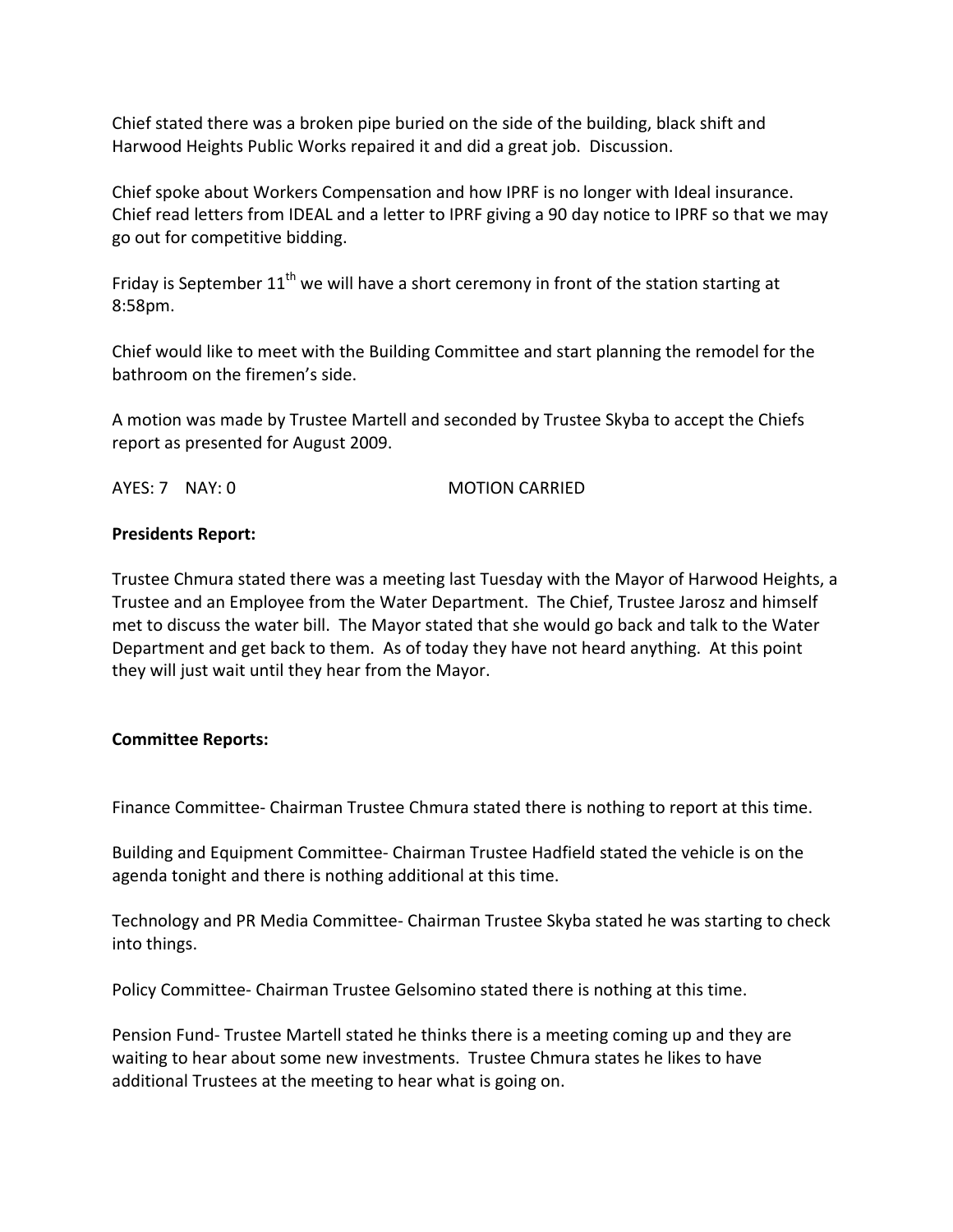#### **Old Business:**

None.

#### **New Business**:

Motion by Trustee Hadfield and seconded by Trustee Jarosz to approve the purchase of a 2009 Chevrolet Impala 9C1 package from the Illinois Municipal Joint Purchase Program through Bill Jacobs Chevrolet at a cost of \$19,466.02 minus a trade in for 2001 Chevy Impala for \$1,750.00 for a total cost of \$17,716.02.

| Roll Call: | Trustee Skyba; yes, Trustee Martell; yes,      |
|------------|------------------------------------------------|
|            | Trustee Gelsomino; yes, Trustee Hadfield; yes, |
|            | Trustee Chmura; yes, Trustee Jarosz; yes,      |
|            | Trustee Szczurek; yes.                         |
|            |                                                |

AYES: 7 NAY: 0 **MOTION CARRIED** 

Motion by Trustee Martell and seconded by Trustee Skyba to approve the transfer (parts and labor) of fire radios from old squad 109 to new squad 109 by DAL for a cost not to exceed \$1,500.00.

Roll Call: Trustee Skyba; yes, Trustee Martell; yes,

Trustee Gelsomino; yes, Trustee Hadfield; yes,

Trustee Chmura; yes, Trustee Jarosz; yes,

Trustee Szczurek; yes.

AYES: 7 NAY: 0 **MOTION CARRIED**